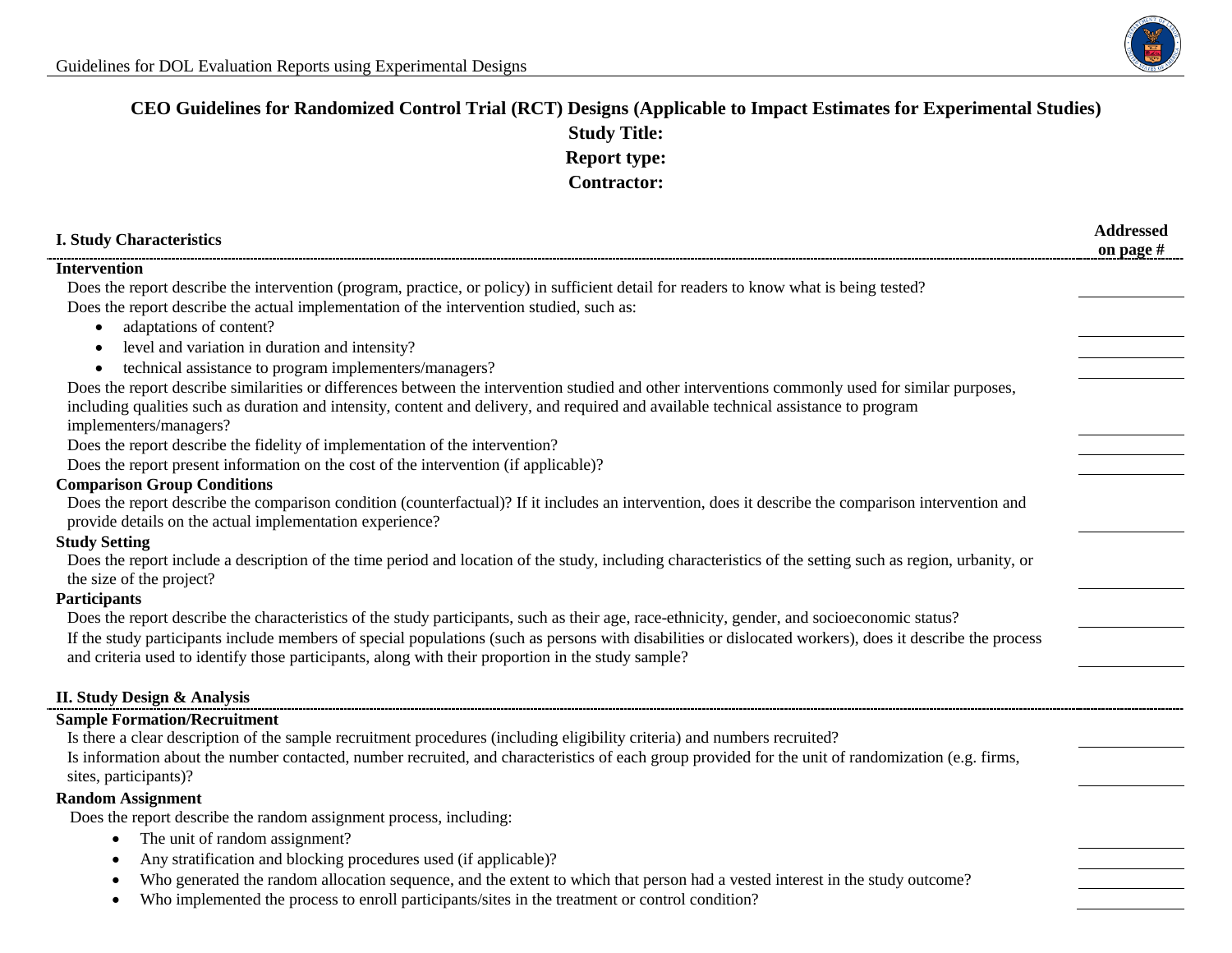

• Any anomalies or exceptions?

Does the report provide evidence for the integrity of random assignment, including:

- Evidence of any breakdowns in random assignment?
- Documentation of any violations of randomization, e.g. the number of 'no shows' and 'crossovers'?

| II. Study Design & Analysis (continued)                                                                                                                                                                                                                                                                                                                                                                                             | <b>Addressed</b><br>on page $#$ |
|-------------------------------------------------------------------------------------------------------------------------------------------------------------------------------------------------------------------------------------------------------------------------------------------------------------------------------------------------------------------------------------------------------------------------------------|---------------------------------|
| <b>Sample Attrition/Nonresponse</b>                                                                                                                                                                                                                                                                                                                                                                                                 |                                 |
| For each key outcome measure, does it include a diagram (e.g. Consort diagram) or table that shows a clear pathway to the final analytic study<br>sample for that outcome, including:                                                                                                                                                                                                                                               |                                 |
| Numbers of sites or individuals randomly assigned to intervention and control groups?                                                                                                                                                                                                                                                                                                                                               |                                 |
| Numbers for whom outcome data was collected?<br>$\bullet$                                                                                                                                                                                                                                                                                                                                                                           |                                 |
| Numbers of individuals or sites that attrited from sample, and reasons for attrition (moved away, absent, refused, site closed)?                                                                                                                                                                                                                                                                                                    |                                 |
| Does discussion of attrition and response rates include the extent to which the rates of and reasons for attrition and nonresponse differ for the<br>treatment and control groups?                                                                                                                                                                                                                                                  |                                 |
| If there is differential attrition after random assignment, does the report mention that as a potential threat to internal validity?                                                                                                                                                                                                                                                                                                |                                 |
| <b>Tests for Pre-Intervention Treatment and Control Group Equivalence</b>                                                                                                                                                                                                                                                                                                                                                           |                                 |
| Does the report provide documentation of sample equivalence (1) at baseline for all randomized sample units (i.e. the initial sample), and (2) for the<br>treatment-control analysis (final) sample?                                                                                                                                                                                                                                |                                 |
| Does the documentation include sample sizes, means, and standard deviations for key background characteristics and for baseline (pre-intervention)<br>measures of the key outcomes (or closely associated variables)?                                                                                                                                                                                                               |                                 |
| <b>Analytic Approach</b>                                                                                                                                                                                                                                                                                                                                                                                                            |                                 |
| Does the report adequately describe the approach to estimating intent-to-treat (ITT) impact estimates including models used to estimate effects (e.g.<br>regression, ANCOVA or HLM model) and their appropriateness for the data structure? Do they appropriately account for stratification and<br>clustering?                                                                                                                     |                                 |
| If the treatment and control groups were not equivalent at baseline, are the characteristics that differed between the treatment and control groups<br>included as covariates in the multivariate analysis?                                                                                                                                                                                                                         |                                 |
| Does the report provide any rationale for examining subgroups studied, and if so, any approach to estimating effects for sample subgroups?                                                                                                                                                                                                                                                                                          |                                 |
| Does the report clearly describe any sensitivity analyses conducted?                                                                                                                                                                                                                                                                                                                                                                |                                 |
| If appropriate, does the report provide a clear rationale for, and approaches to, any non-experimental analyses conducted? Are appropriate caveats<br>included about the appropriateness of interpreting as causal estimates?                                                                                                                                                                                                       |                                 |
| If the report includes estimates of 'impacts on the treated', are these analyses properly motivated and described, and appropriate methodology used?<br>Are caveats included about the appropriateness of interpreting TOT (or non-experimental) results as causal estimates? (Note that while some causal<br>inferences may be made, the evidence for the TOT estimator is not strong, as it does not account for selection bias.) |                                 |
| <b>Missing Data</b>                                                                                                                                                                                                                                                                                                                                                                                                                 |                                 |
| Does the report use appropriate methods for addressing missing data issues, such as case deletion, nonresponse weights, or imputations?                                                                                                                                                                                                                                                                                             |                                 |

**Statistical Adjustments**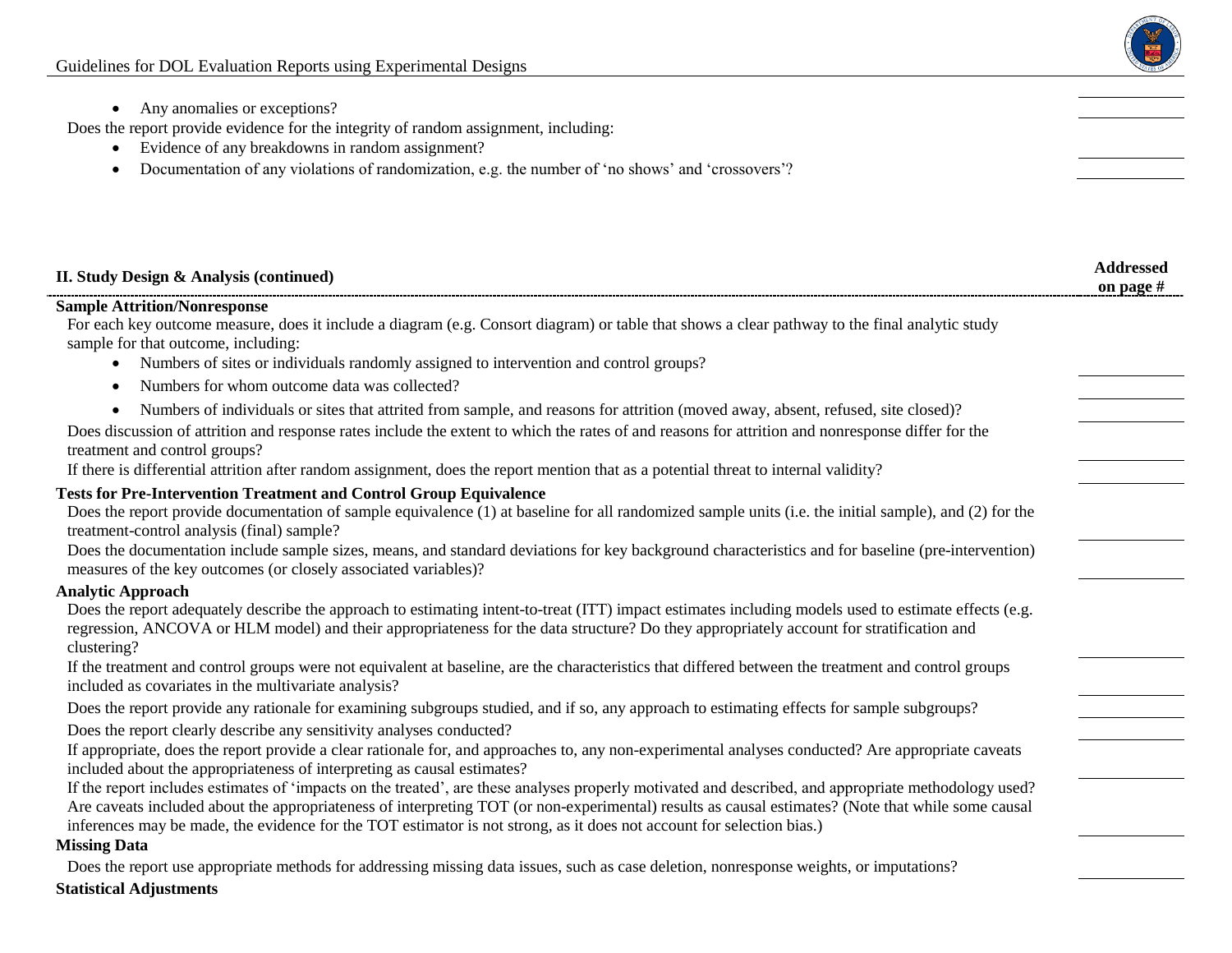

If appropriate, did the report account for multiple comparisons by adjusting the critical statistical value to account for the analysis of multiple outcomes within the same domain or use of the same intervention or comparison groups in multiple analyses of the same outcomes? Does the report provide any rationale for examining subgroups studied, and approach to estimating effects for sample subgroups?

## **Analytic Approach**

Are the results for all outcome measures reported (not just those with significant or positive effects)?

Is the reporting of results of outcome measures complete (reporting of sample sizes, means, SDs, confidence intervals, significance test results)? Are the strengths and limitations of the analyses presented clearly? In particular, does the report address any implications arising from methodological shortcomings such as breakdowns in randomization, sample attrition, and challenges to intervention fidelity?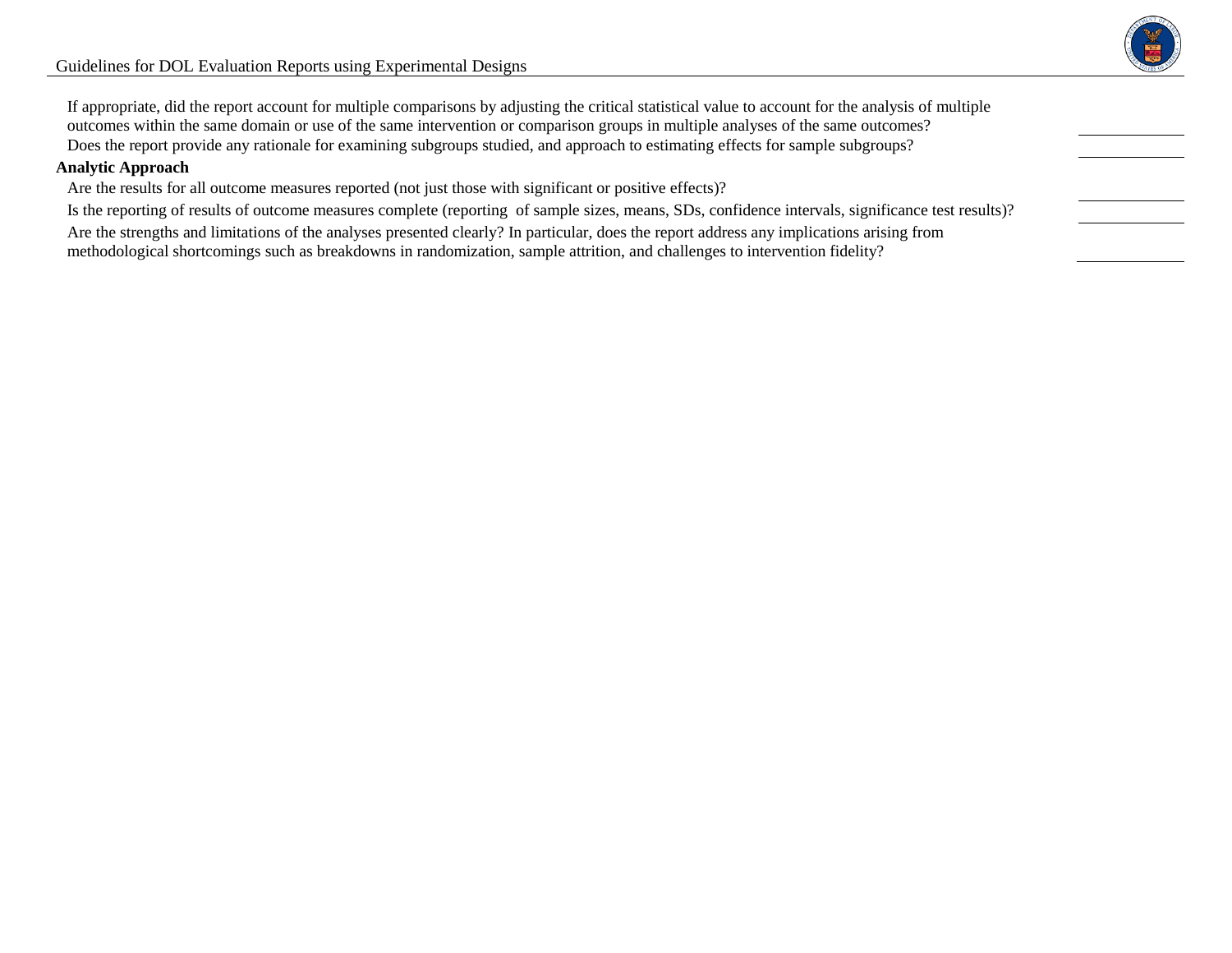

## Flow Diagram for Randomized Control Trial Study